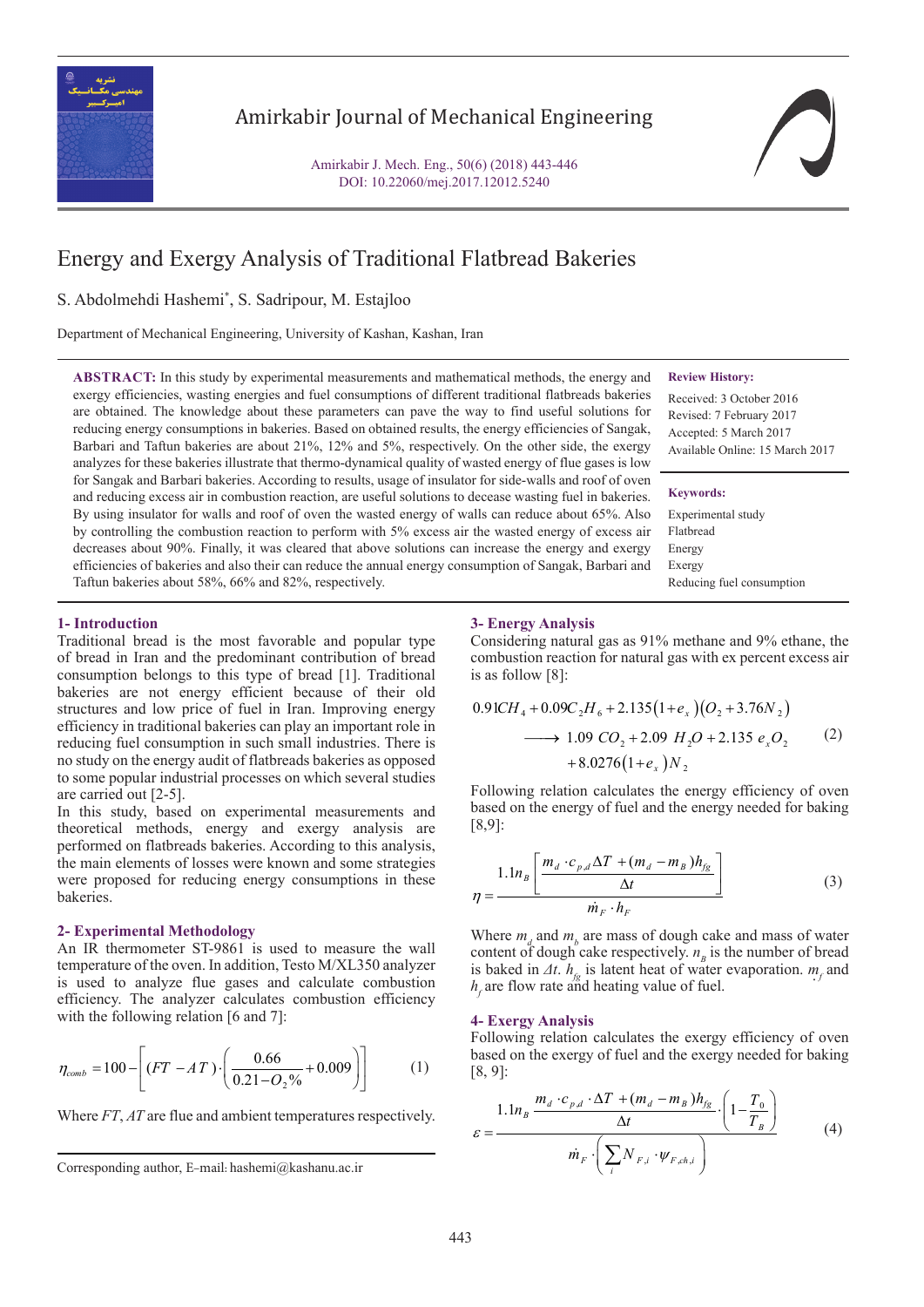### **5- Results and Discussion**

Fig. 1 shows Sangak, Barbari and Taftun bakeries.







(b)



**Fig. 1. Bakery of (a) Sangak, (b) Barbari and (c) Taftun**

Table 1 shows the energy and exergy efficiencies of traditional flatbreads bakeries.

|  | Table 1. Energy and exergy efficiencies of bakeries |  |  |
|--|-----------------------------------------------------|--|--|
|  |                                                     |  |  |

|                    | <b>Bakery</b> |                |               |  |
|--------------------|---------------|----------------|---------------|--|
| Efficiency $(\% )$ | Sangak        | <b>Barbari</b> | <b>Taftun</b> |  |
| Energy             | 20.50         | 11.50          | 5.35          |  |
| Exergy             | 4.44          | 2.60           | 1.14          |  |

According to the results shown in Table 1, it is observed that wasted energy and exergy in bakeries in Iran is too high. Thus, it is important to find some solutions to improve the efficiency of these bakeries. There are three useful solutions for reducing energy consumption:

- Using insulator in order to reduce wasted energy from the walls and roof of the oven.
- Reducing excess air in the combustion reaction.
- Heat recovery of hot flue gases.

Table 2 shows the energy balance in each bakery.  $Q_F$ ,  $Q_B$ ,  $Q_{Exh}$  and  $Q_{loss}$  are input energy of the fuel, the energy needed for bread baking, heat wasted from exhaust and heat loss from the wall. Total loss is  $(Q_{Exh} + Q_{loss})$ .  $Q_{Exh}$  consists of excess air and hot products losses. In sangak and barbri bakeries  $Q_{loss}$ is larger than  $Q_{Exh}$  and this shows that insulating the wall is a priority. In taftun bakery  $Q_{_{E\!xh}}$  is larger. . .  $\frac{1}{2}$  able  $\frac{2}{3}$  sh asted from ex . . .<br>.

**Table 2. Energy balance in bakeries**

| quantity<br>bakery | $Q_{\nu}$ (kW) | $Q_{R}$ (kW) | $Q_{Exh}$ (kW) | $Q_{loss}$ (kW) |
|--------------------|----------------|--------------|----------------|-----------------|
| sangak             | 60.0           | 12.3         | 18.7           | 28.9            |
| barbari            | 82.8           | 9.6          | 27.0           | 46.2            |
| taftun             | 200.           | 10.7         | 114.0          | 75.3            |

The equivalent fuel saving corresponding to each loss is calculated and is shown in Table 3. Insulation is carried out with a 5 cm rock wool and 5cm glass wool and excess air is adjusted to 5 percent.

### **Table 3. Equivalent natural gas fuel saving related to each type of heat losses in bakeries**

| $V_{F}(%)$           | sangak | <b>barbari</b> | taftun |
|----------------------|--------|----------------|--------|
| Excess air control   | 18.1   | 24.8           | 50.3   |
| Exhaust gas recovery | 9.3    | 5.1            | 7.7    |
| insulation           | 31.1   | 36             | 24.3   |
| total                | 58.4   | 65.9           | 82.3   |

Table 4 reports the annual saving fuel in different bakeries by using energy-saving solutions. Table 5 reports energy and exergy efficiencies of bakeries by using energy-saving solutions.

### **Table 4. Annual saving fuel in different bakeries by using energy saving solutions**

| <b>Annual saving</b> |        | <b>Bakery</b>  |               |
|----------------------|--------|----------------|---------------|
| fuel                 | Sangak | <b>Barbari</b> | <b>Taftun</b> |
| Volume $(m^3)$       | 19633  | 17400          | 68664         |
| Percentage $(\% )$   | 58     | 65             | 82            |